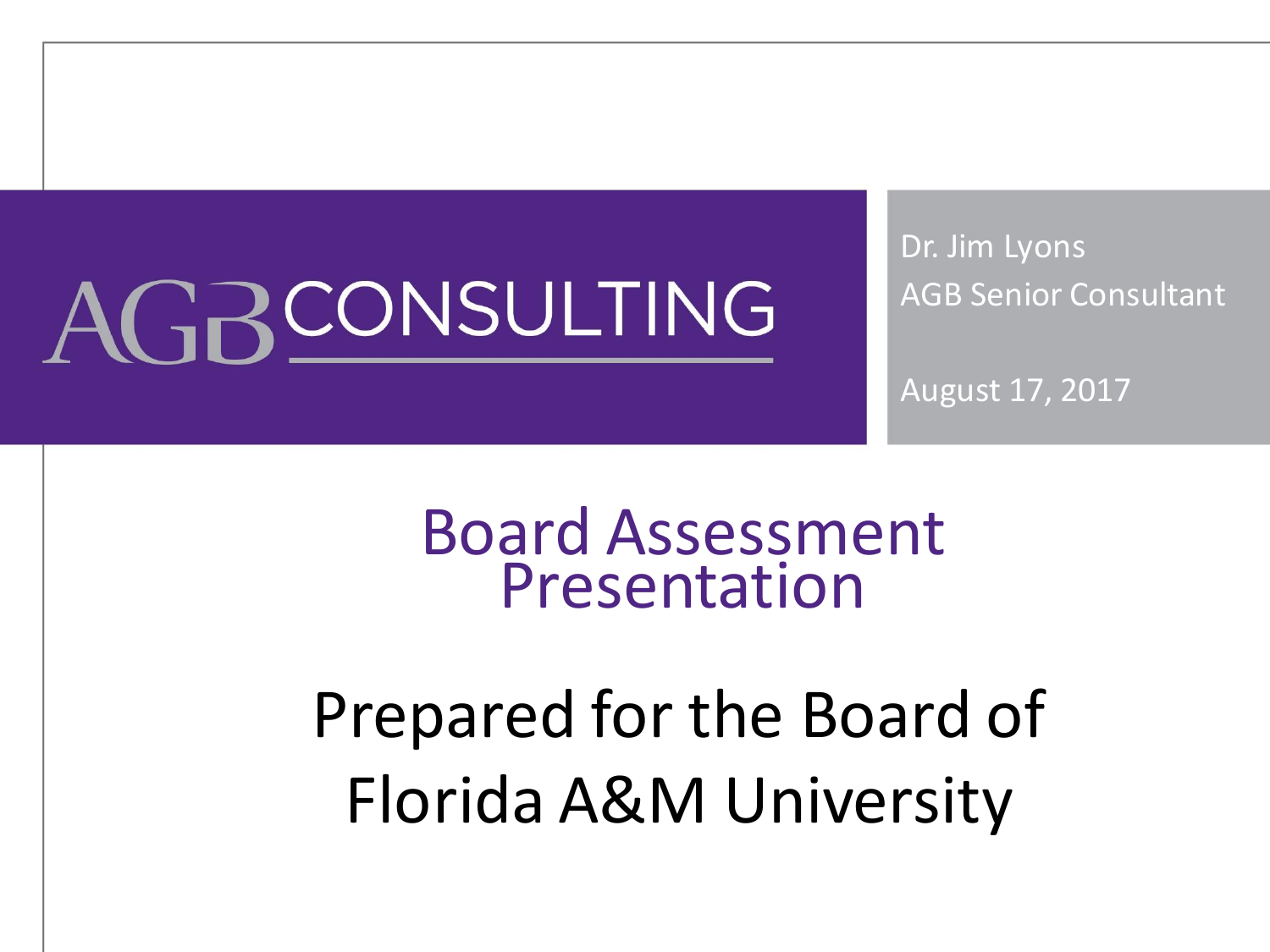### Fiduciary Duties\*

- 1. Duty of Care
	- Act in good faith for best interests of institution
	- Act reasonably, competently and prudently
- 2. Duty of Loyalty
	- Put interest(s) of institution above all else
	- Do not act from self interest; no self-dealing
	- Conflict of loyalty
- 3. Duty of Obedience
	- Obligation to advance mission
	- Duty to act ethically and consistent with mission
- 4. Serve a Public Purpose

\*AGB (web), *Fiduciary Duties*

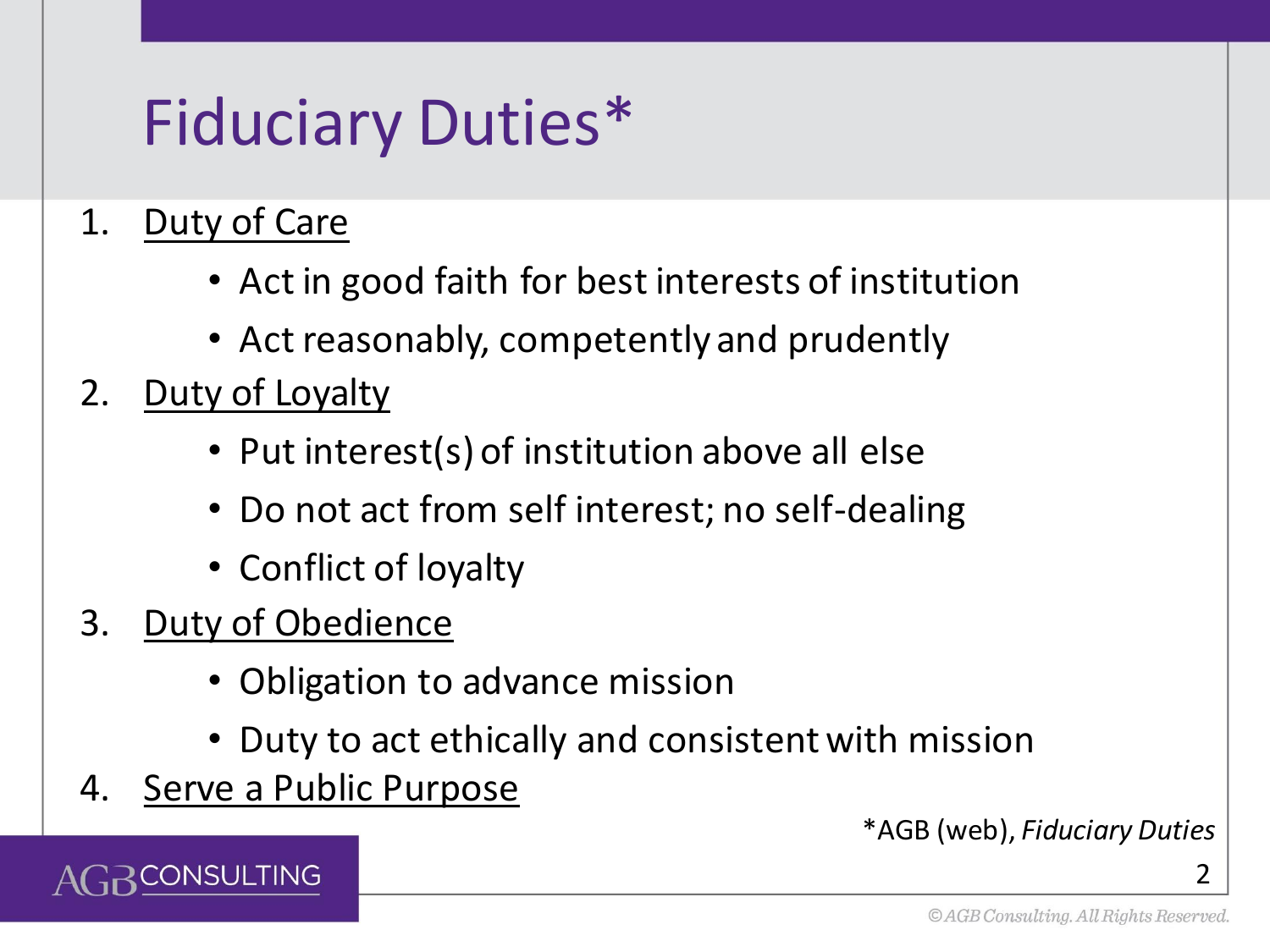#### Getting Governance Right: 10 Habits of Highly Effective Boards

- 1. Create a Culture of Inclusion
- 2. Uphold Basic Fiduciary Principles
- 3. Cultivate a Healthy Relationship with the President
- 4. Select an Effective Board Chair
- 5. Establish a Strong Governance Committee
- 6. Delegate Appropriate Decision-Making Authority to **Committees**
- 7. Consider Strategic Risk Factors
- 8. Provide Appropriate Oversight of Academic Quality
- 9. Develop a Renewed Commitment to Shared Governance
- 10. Focus on Accountability

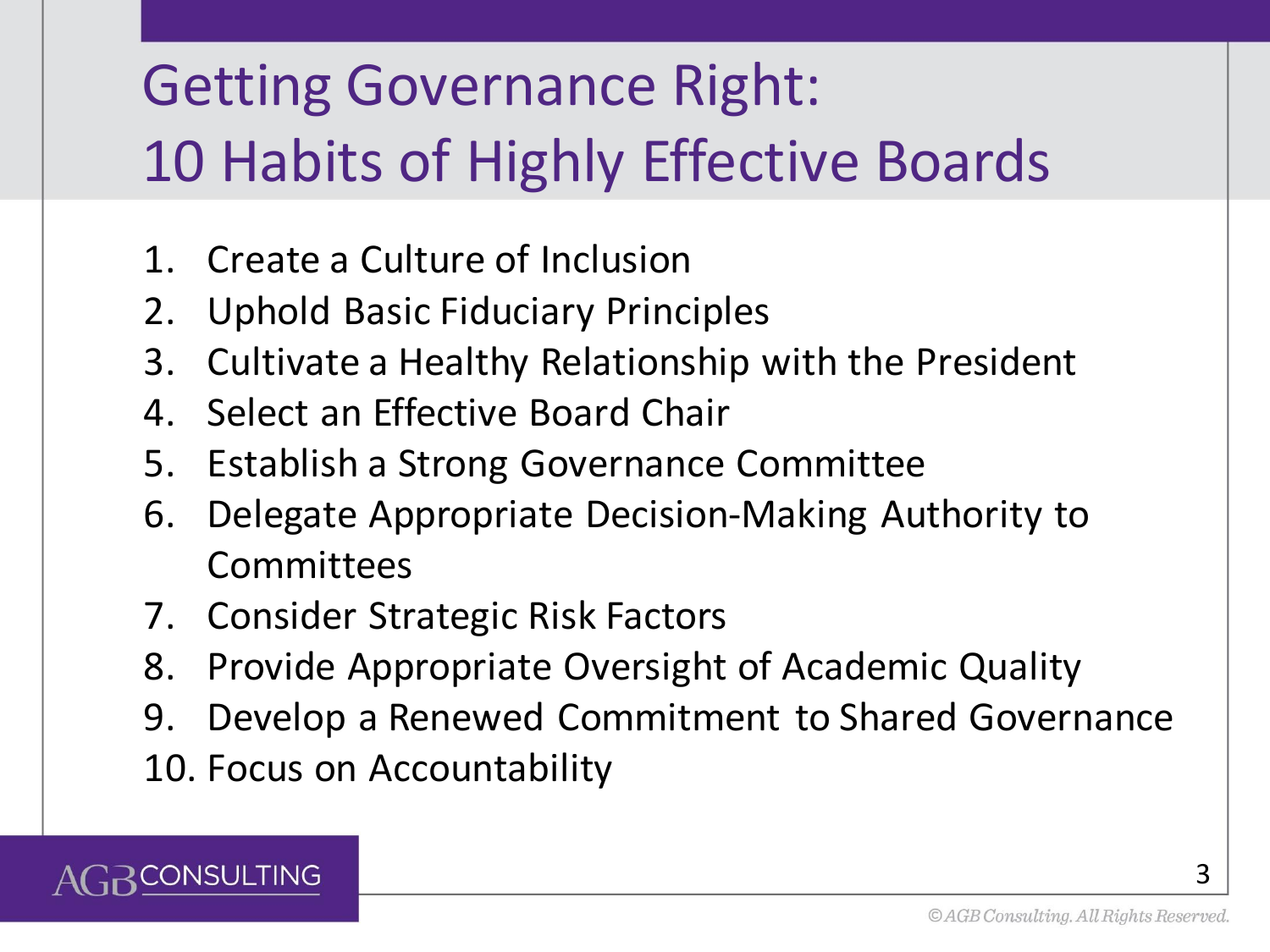# Recommendations for Presidents and Boards

(From AGB's *The 21st -Century Presidency: A Call to Enterprise Leadership)*

- 1. Reexamine and, if necessary, change both the president's and the board's fundamental assumptions about their working relationship.
- 2. Acquire a shared understanding of the dynamic business of higher education today and its prospects for the future.
- 3. Focus on the true competitive position of the institution.
- 4. Restructure the board's processes to enable it to concentrate on top strategic priorities.

)NSULTING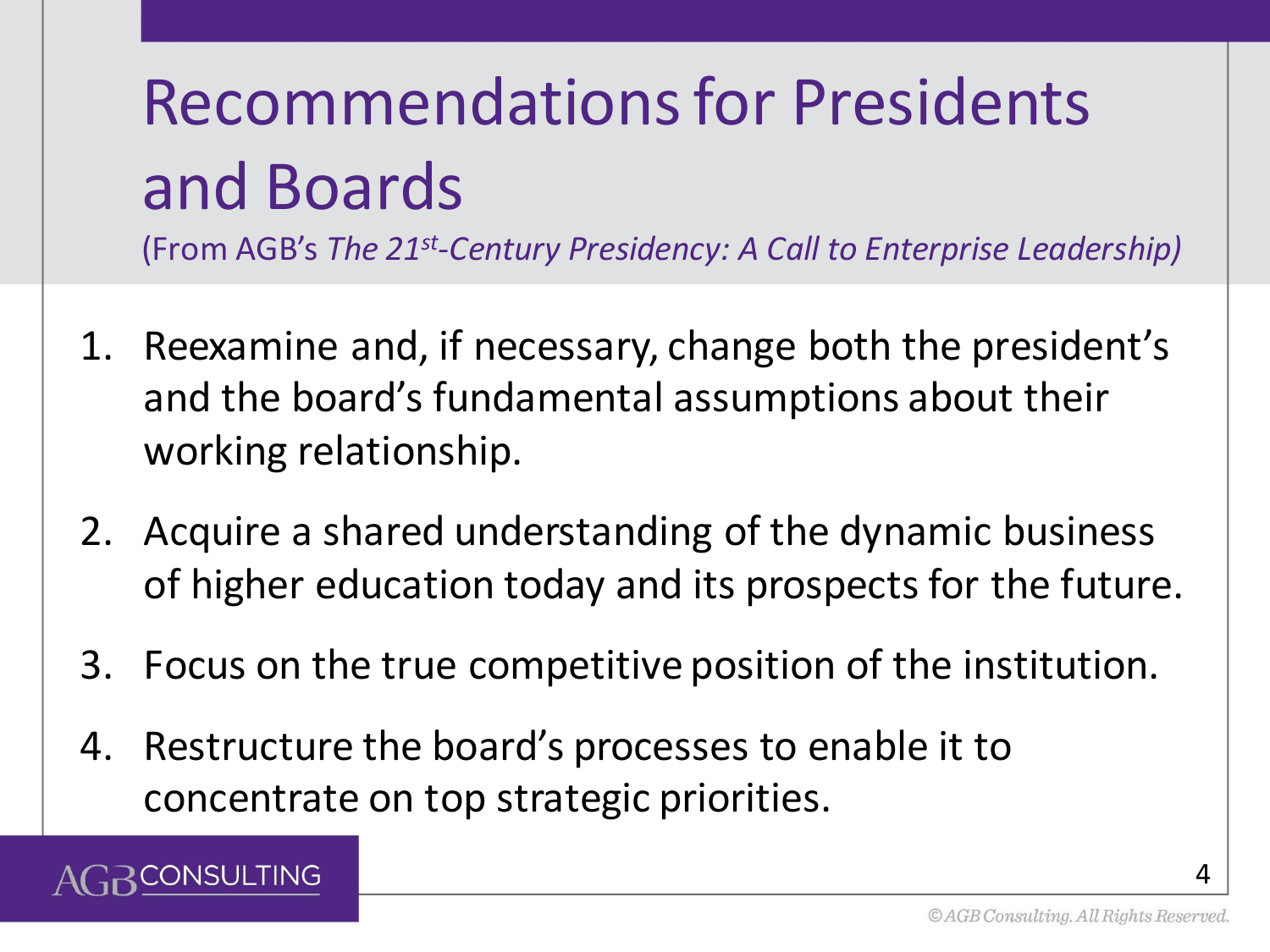# Recommendations for Presidents and Boards

(From AGB's *The 21st -Century Presidency: A Call to Enterprise Leadership)*

- 5. Schedule upstream discussions of major opportunities, challenges, and strategies well before the time for action arises.
- 6. Infuse the search process with candor.
- 7. Practice the "discipline of governance" by combining persistent board involvement with restraint in not crossing the lines between strategy, policy, and management.

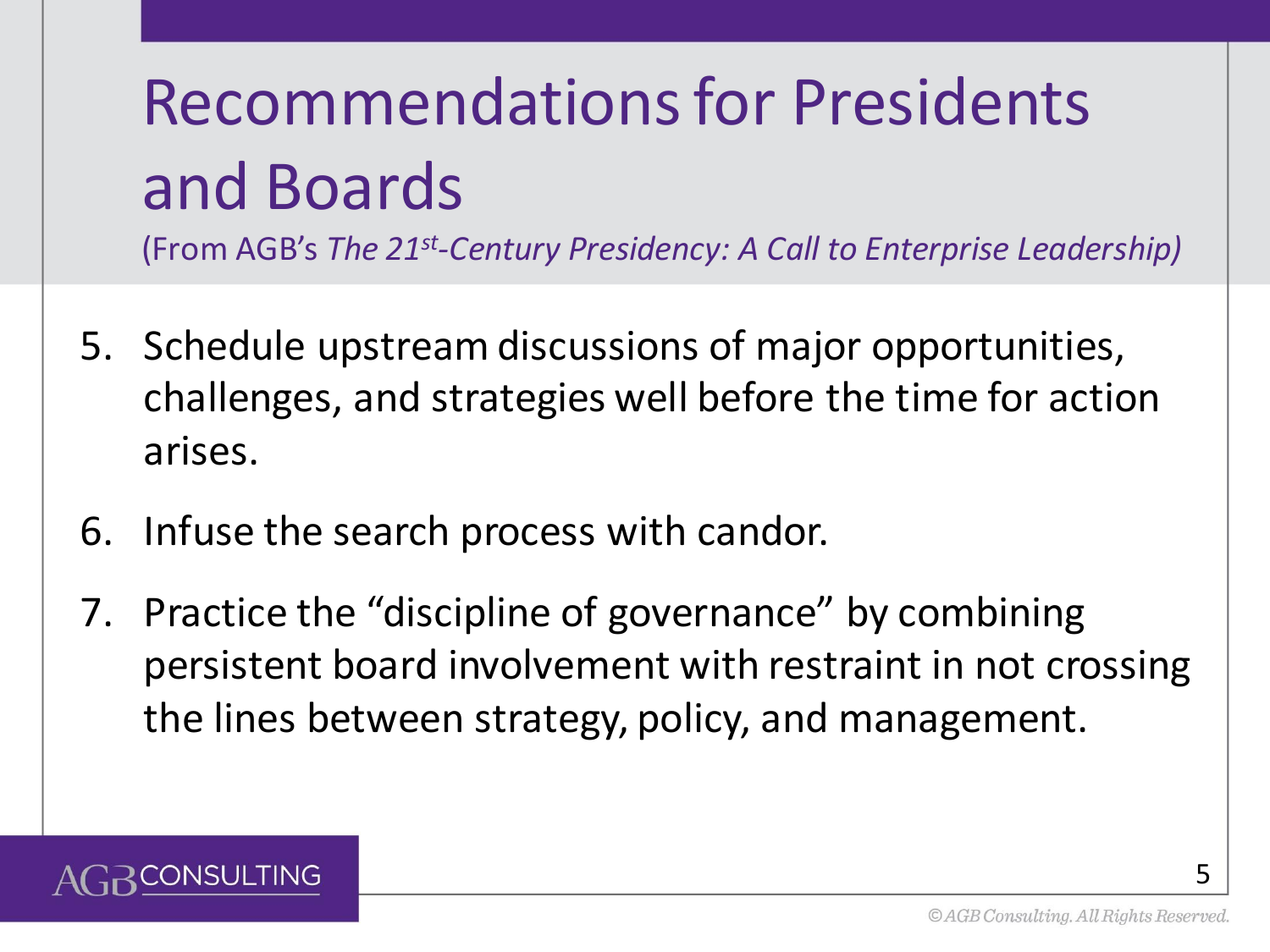#### Data on Board Assessment

- Boards reporting assessment of individual trustees\* 12% Publics (end of term 28%, annually 41%, other 28%)
- Boards reporting self-assessment\* 54% Publics (every meeting 4%, annually 45%, 1-2 years 16%, 3- 5 years 13%, varies 13%)

\* The 2011 AGB Survey of Higher Education Governance, pp. 12-15.

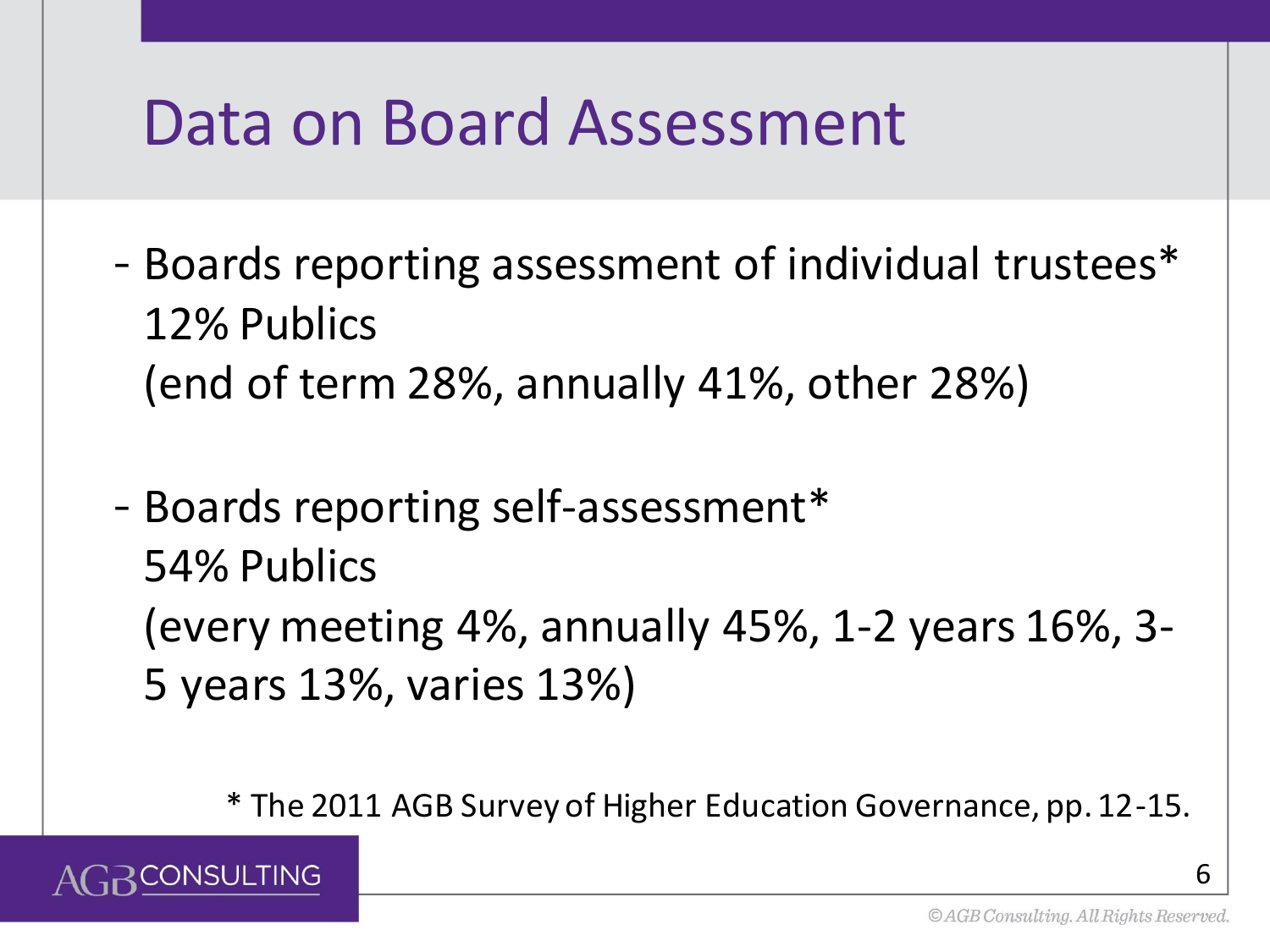# From the Florida A&M University Board Survey

#### Top Strengths

- 1. Caring and diverse Board
- 2. Knowledge based
- 3. Engaged and willing to work

#### Top Opportunities

- 1. Governance and leadership
- 2. Strategic Focus
- 3. Fundraising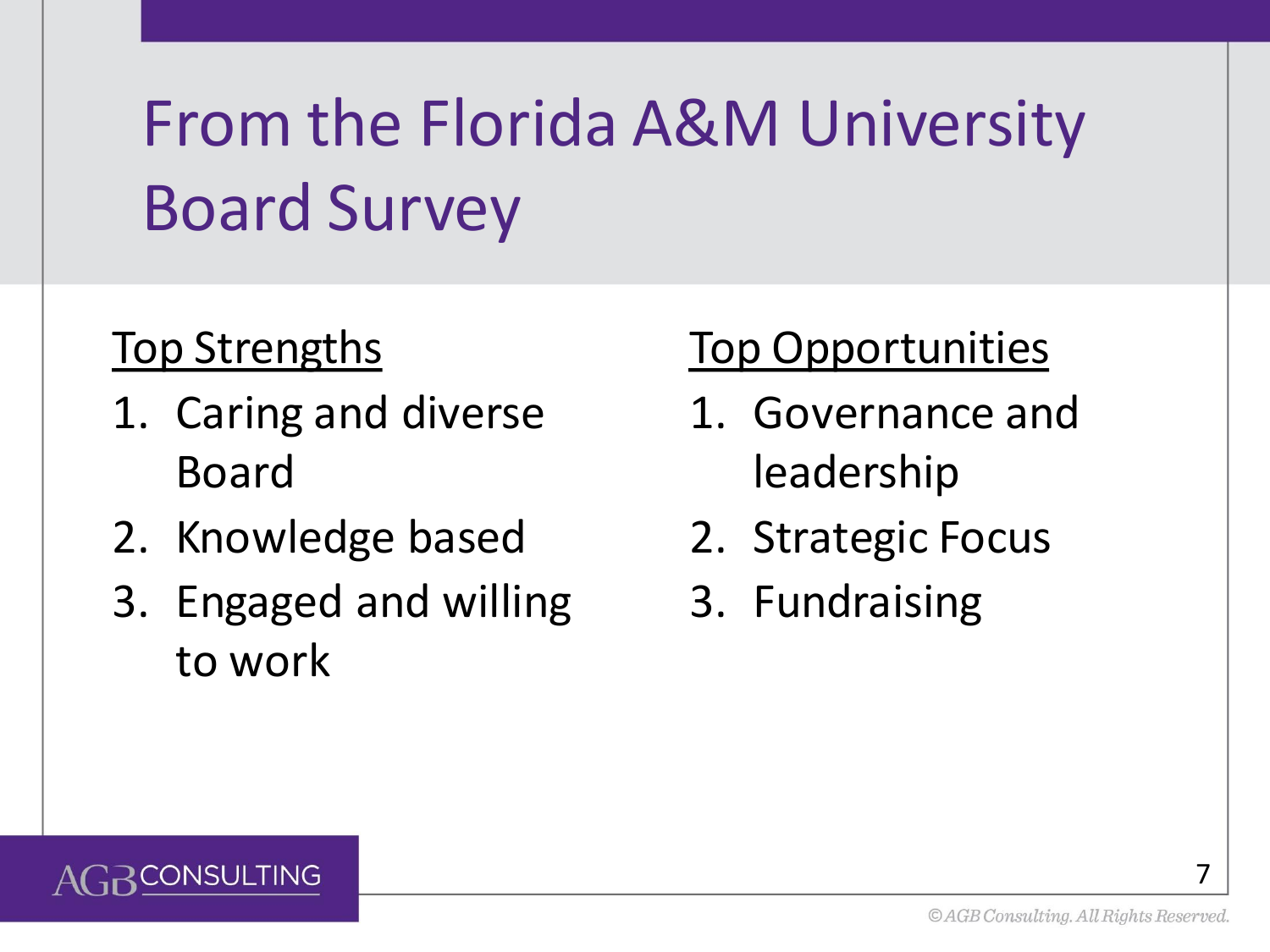## General Suggestions for Improving Performance

- Hold management more accountable for performance, making certain that its data are as accurate and reliable as possible…
- Un-blur the lines of shared governance
- Help the organization look out and focus on longer term projects
- Continue to monitor the performance of the administration and students according to the performance measurements established by the Board of Governors

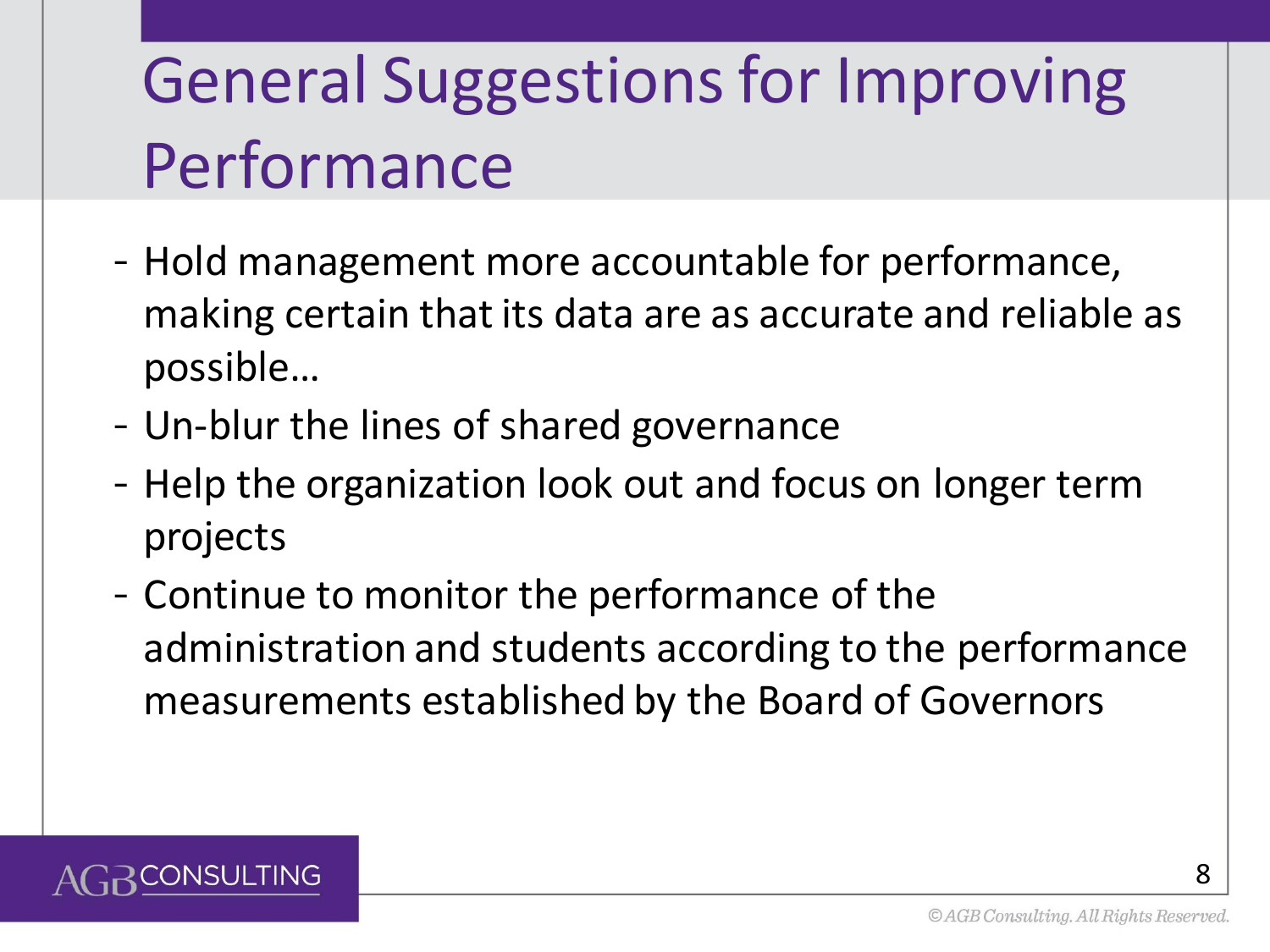## General Suggestions for Improving Performance

- Move the university from near the bottom in the SUS to close to the TOP
- Routinely engage in conversation on "Board Performance" to enhance ability to better serve the university and stakeholders
- Maintaining a steady focus on our priorities…

NSULTING

- Getting more involved in the Legislative Process…
- The FAMU Board of trustees is a very talented and capable team that simply needs to refocus its efforts toward those actions that will best advance the university well into the future